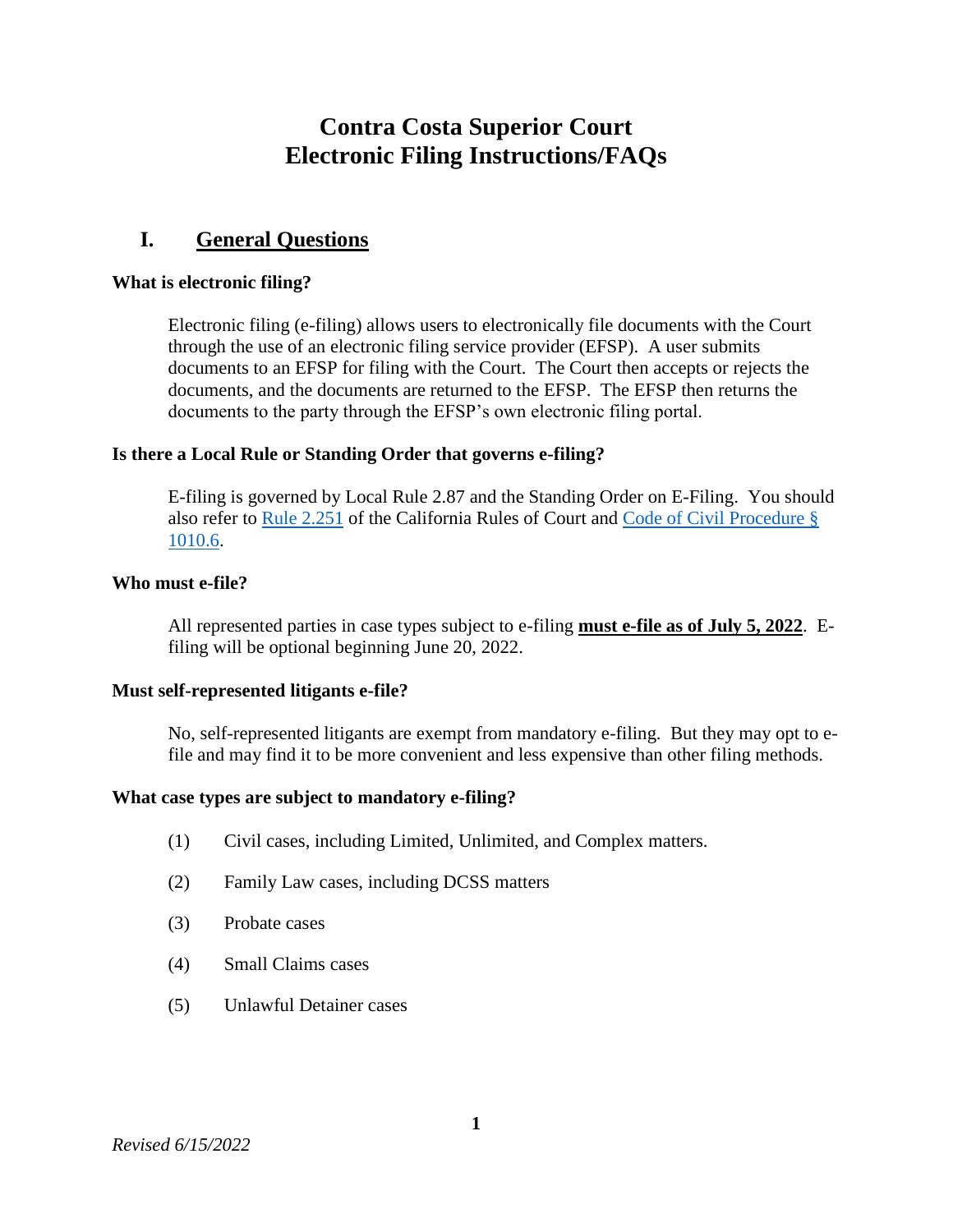#### **What documents cannot be e-filed?**

The following documents may not be e-filed and must still be filed/lodged in hard copy form.

(1) Documents related to Domestic Violence Restraining Orders, Civil Harassment Restraining Orders, Workplace Violence Restraining Orders and Gun Violence Restraining Orders.

(Subject to funding as required by Family Code § 6306.5, the Court will permit Domestic Violence Restraining Orders to be filed electronically and will announce the same on the Court's website. On or before July 1, 2023, as required by Penal Code § 18122 and Family Code § 6307, the court will permit electronic filing of both Domestic Violence and Gun Violence Restraining Orders, and will announce the same on the Court's website.)

- (2) Bonds and undertakings
- (3) Bench warrants
- (4) Petitions for Name Change
- (5) Documents submitted provisionally under seal pending a motion to seal (see below)
- (6) Challenges under Code of Civil Procedure §§ 170.1/170.3 and 170.6
- (7) In Civil matters:
	- a. Proposed Default Court Judgment Packet
	- b. Ex Parte Motions and Oppositions
	- c. Abstract of Judgment
	- d. Writ of Execution/Possession/Attachment
	- e. Subpoenas
	- f. Administrative Records
- (8) In Civil Complex matters:
	- a. Proposed Default Court Judgment Packet
	- b. Ex Parte Motions and Oppositions
	- c. Abstract of Judgment
	- d. Writ of Execution/Possession/Attachment
	- e. Subpoenas
	- f. Administrative Records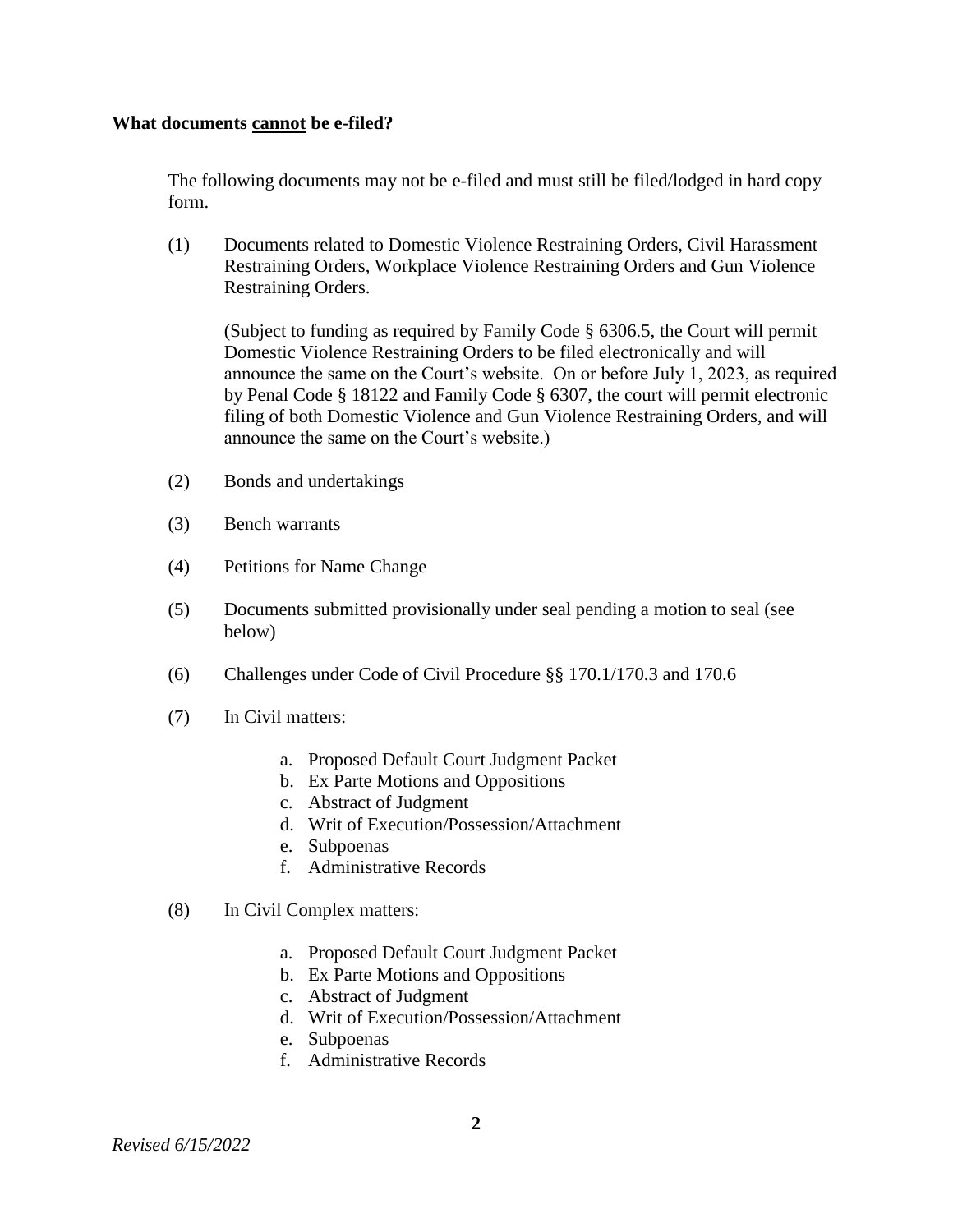- (9) In Probate matters:
	- a. Abstract of Judgment
	- b. Affidavit re Real Property of Small Value
	- c. Bonds
	- d. Estate Planning Documents
	- e. Wills and Codicils
	- f. Writs
- (10) In Family matters:
	- a. Abstract of Judgment
	- b. Ex Partes
	- c. Opposition to Commissioner pursuant to Local Rule 5.4
	- d. Writs
- (11) In Small Claims matters:
	- a. Any document that needs to be issued
	- b. Abstracts of Judgment
	- c. Writ of Execution
	- d. Subpoenas
	- e. Certificate of Facts -DL30

# **Which EFSPs can I use to e-file?**

A list of EFSPs may be found at: [http://www.odysseyefileca.com/service-providers.htm.](http://www.odysseyefileca.com/service-providers.htm) E-filing must be conducted through one of these providers.

#### **How do I sign a document I have e-filed?**

Please review [Rule 2.257](https://www.courts.ca.gov/cms/rules/index.cfm?title=two&linkid=rule2_257) for the requirements concerning electronic signatures.

# **What are the filing hours for e-filing?**

Documents may be filed 24 hours a day. Any document received before 11:59:59 p.m. on a court day will be deemed filed that day. Documents filed after 11:59:59 p.m. will be deemed filed the next court day if accepted. Any document received electronically on a non-court day (e.g., weekends and court holidays) is deemed by Rule of Court to be filed on the next court day if accepted.

# **What if I file a document after 11:59:59 and it was my last day to file?**

You will need to seek appropriate relief from the judicial officer, if available. E-filing does not alter any filing deadlines.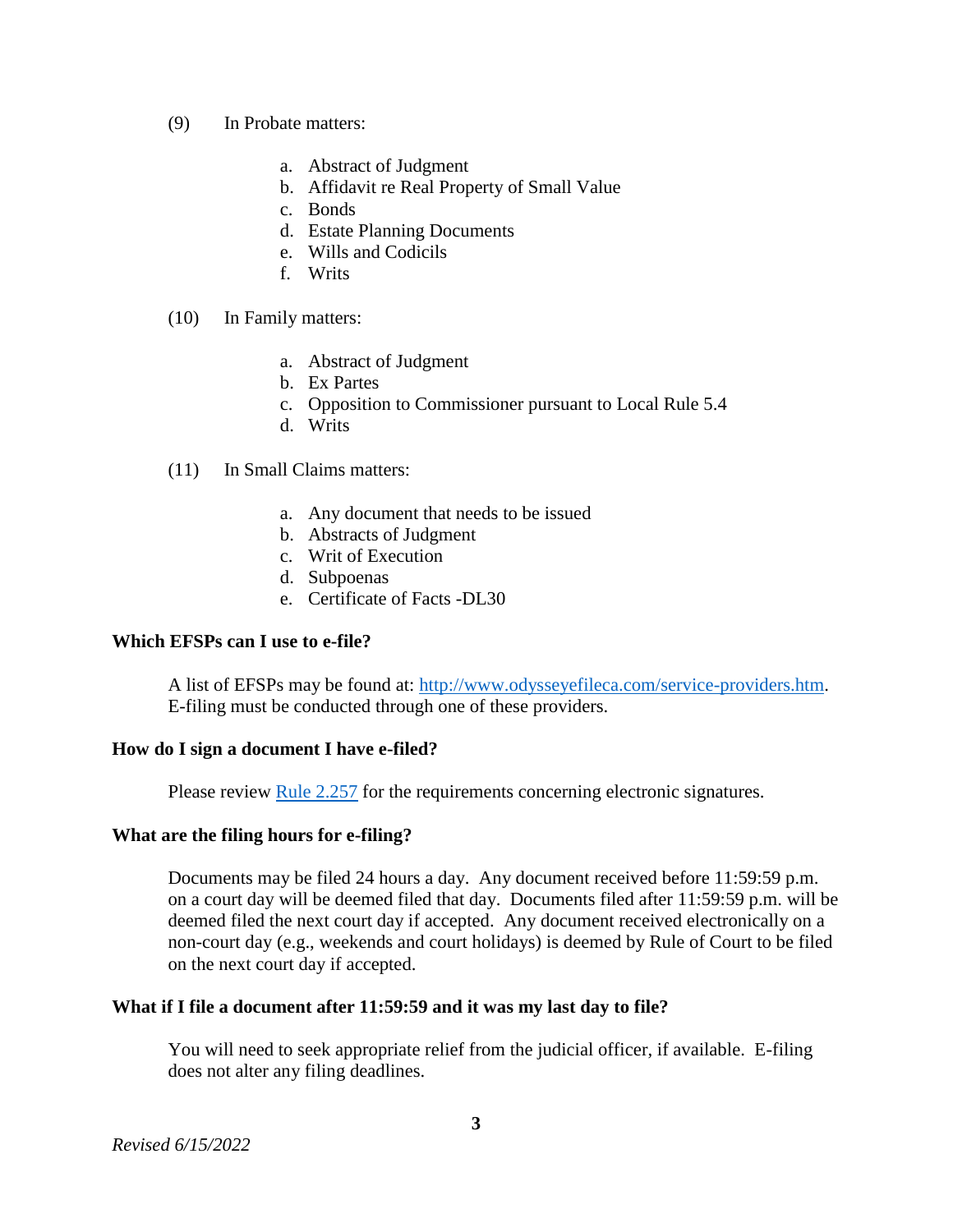#### **How long does it take for the Court to process an e-filed document?**

Processing time will vary depending on the type and size of the filing. The Court processes electronic filings from 8:00 a.m. through 4:00 p.m. Monday through Friday, excluding holidays.

### **What happens if my e-filed document is rejected?**

You will receive a reason for the rejection. You must correct and resubmit the document via e-filing.

### **What are common reasons for rejecting an e-filing?**

Some reasons an e-filing may be rejected:

- 1. You did not submit documents as separate PDFs in the same transaction/envelope. In other words, you combined multiple documents as a single filed document.
- 2. You input information in data fields that does not match the document image or is otherwise incorrect (e.g., selecting the incorrect Filing Document Name).
- 3. You input the incorrect case type.
- 4. An incorrect court location is selected.
- 5. The submission is untimely.
- 6. Documents are not text searchable and/or not bookmarked when required. *NOTE***:** The Rules of Court require that an e-filed document be text searchable when technologically feasible without impairment of the document's image and, except as to self-represented parties, bookmarked.

See Section II (Technical Questions) for more information on envelopes, bookmarks, and other terms used here.

#### **Do I consent to electronic service when I e-file?**

Yes. Parties required to e-file documents agree to accept service electronically at the email address provided. Self represented litigants and others exempt from e-filing must affirmatively consent to accept electronic service.

#### **Does the Court electronically serve documents?**

No. Contact your EFSP for electronic service options. EFSPs offer this service for a fee.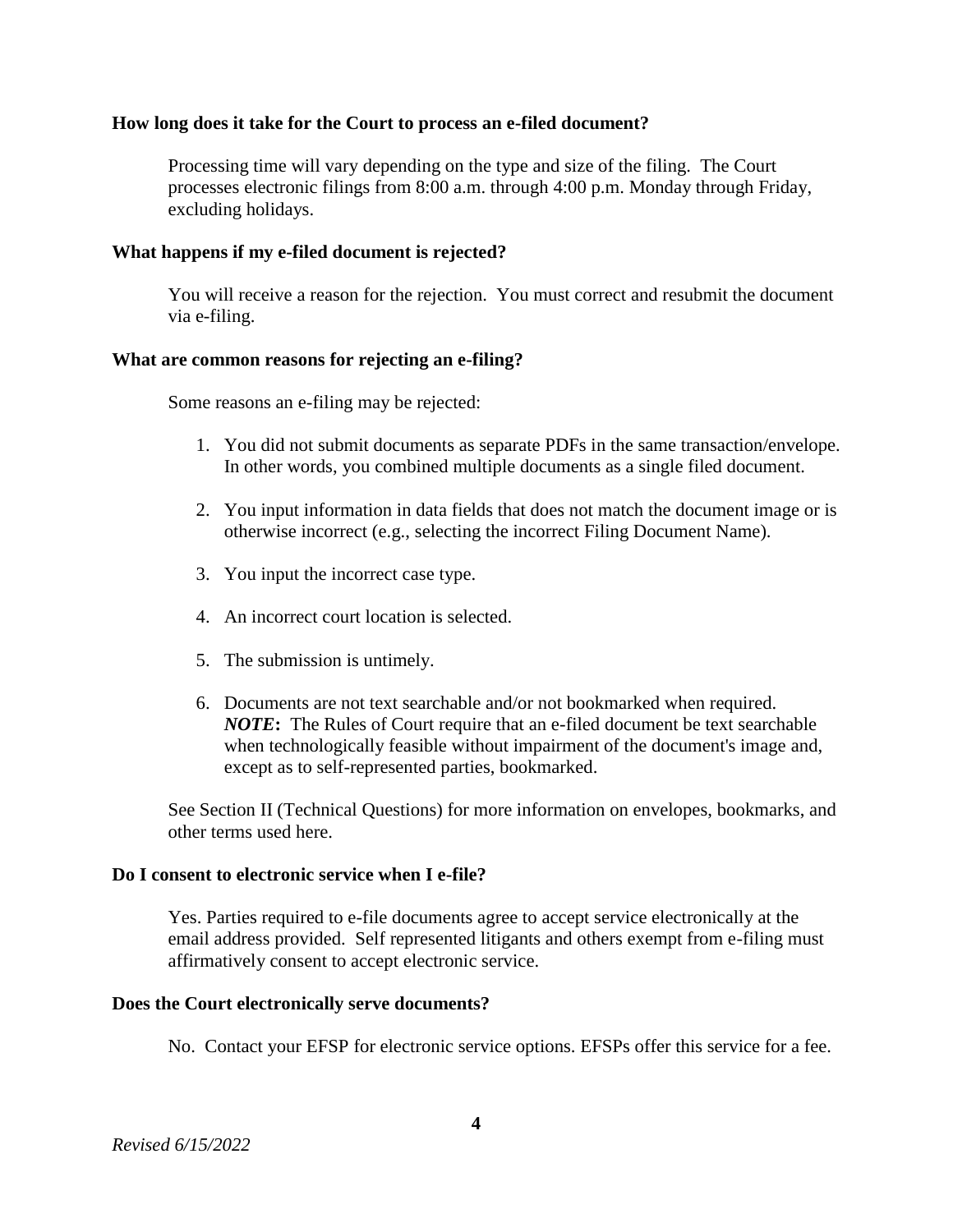### **Do I need to submit a proof of service if I electronically serve?**

### Yes. See [Rule 2.251\(j\).](https://www.courts.ca.gov/cms/rules/index.cfm?title=two&linkid=rule2_251)

#### **Is there a cost to e-file?**

Yes. The system will automatically collect the Court's processing fee and the fee of the EFSP at the time of filing. For the Court's fees related to electronic filing, please see [https://www.cc-courts.org/fees/fees.aspx.](https://www.cc-courts.org/fees/fees.aspx) The Court has no ability to adjust the fees of EFSPs. The Court cannot adjust its own processing fees unless a judge has granted a fee waiver.

### **How should I submit my motion or supporting documents?**

Motions and supporting documents may all be included in the same transaction or envelope. (See Section II, Technical Questions, for explanation of these terms.) But each separate document must be submitted as a separate PDF within the envelope. Combining them all into a single PDF document will result in rejection. Documents must be in PDF format.

#### **Should proposed orders be submitted with the motion in the same envelope?**

Proposed orders may be included as a separate PDF in the same envelope. However, proposed orders after hearing should be emailed to the department in Microsoft Word to enable the judge to edit the order.

Note that Family Law judgments submitted for Court approval must be submitted in hard copy.

### **Is fax-filing still accepted in e-file cases?**

No.

#### **Can I file a complaint or petition with a fee waiver application?**

Yes, the initiating document and fee waiver application will be processed at the same time. They may be submitted in the same envelope.

#### **Do I have to pay fees if I am applying for a fee waiver?**

No. However, if the fee waiver application is ultimately denied, you will receive notice of the denial, and you will then have 10 days to submit payment of the required fees. If payment is not received in 10 days, the Court will strike the filing.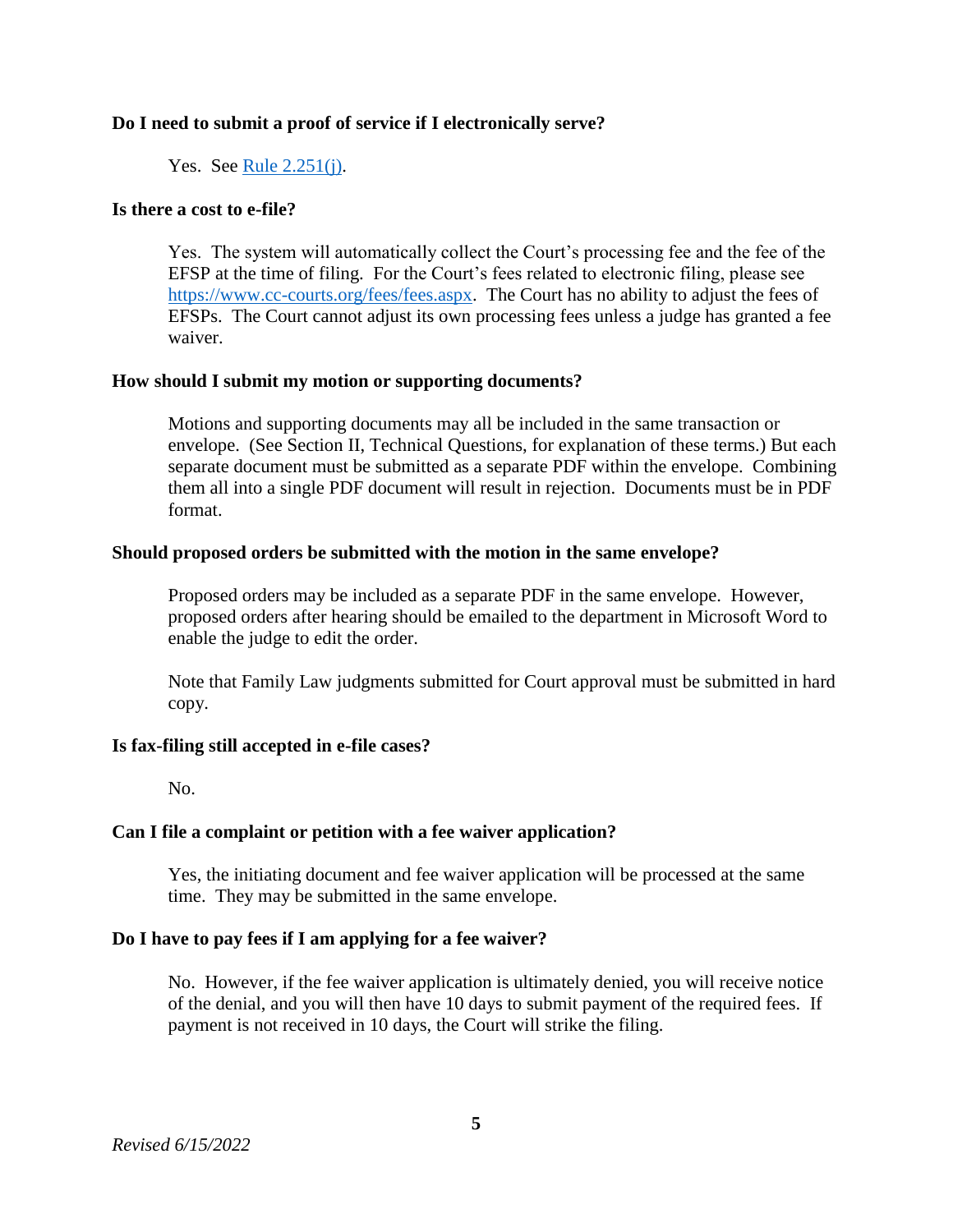#### **How do I e-file a motion to file a document conditionally under seal?**

The motion to file a document under seal must be e-filed with the **redacted** version of documents proposed to be filed under seal. (Parties must take care to correctly redact all documents so that redacted text is not viewable. The Court is not responsible for errors in redaction.)

The **unredacted copies** of documents which the party seeks to file under seal should not be e-filed. They should be attached to a conformed copy of the electronically filed motion or application and then submitted directly to the courtroom.

# **Can I e-file a document under seal?**

Where a judicial officer has ordered that a document be filed under seal, those documents must be filed electronically (unless otherwise exempt from e-filing). The responsibility to accurately designate the documents as sealed at the time of e-filing is entirely that of the filing party.

Where only portions of a document are subject to a sealing order, the e-filed document shall contain the **redacted** version. (Parties must take care to correctly redact all documents so that redacted text is not viewable. The Court is not responsible for errors in redaction.) The **unredacted copies** should be attached to a conformed copy of the electronically filed motion or application and then submitted directly to the courtroom.

# **Can parties e-file stipulations?**

Yes.

# **Can parties e-file stipulated judgments with notarized signature(s)?**

Yes.

# **When I have multiple documents to file in a single matter, some that must be e-filed and some that cannot be e-filed, how do I file them?**

The document(s) subject to e-filing should be e-filed, and the document(s) not subject to e-fling should be filed in hard copy.

# **Do I need to submit courtesy copies of e-filed documents?**

Not unless a judge specifically requests courtesy copies.

# **When will e-filing be available for other case types?**

The Court will announce e-filing in other case types as they become available for e-filing.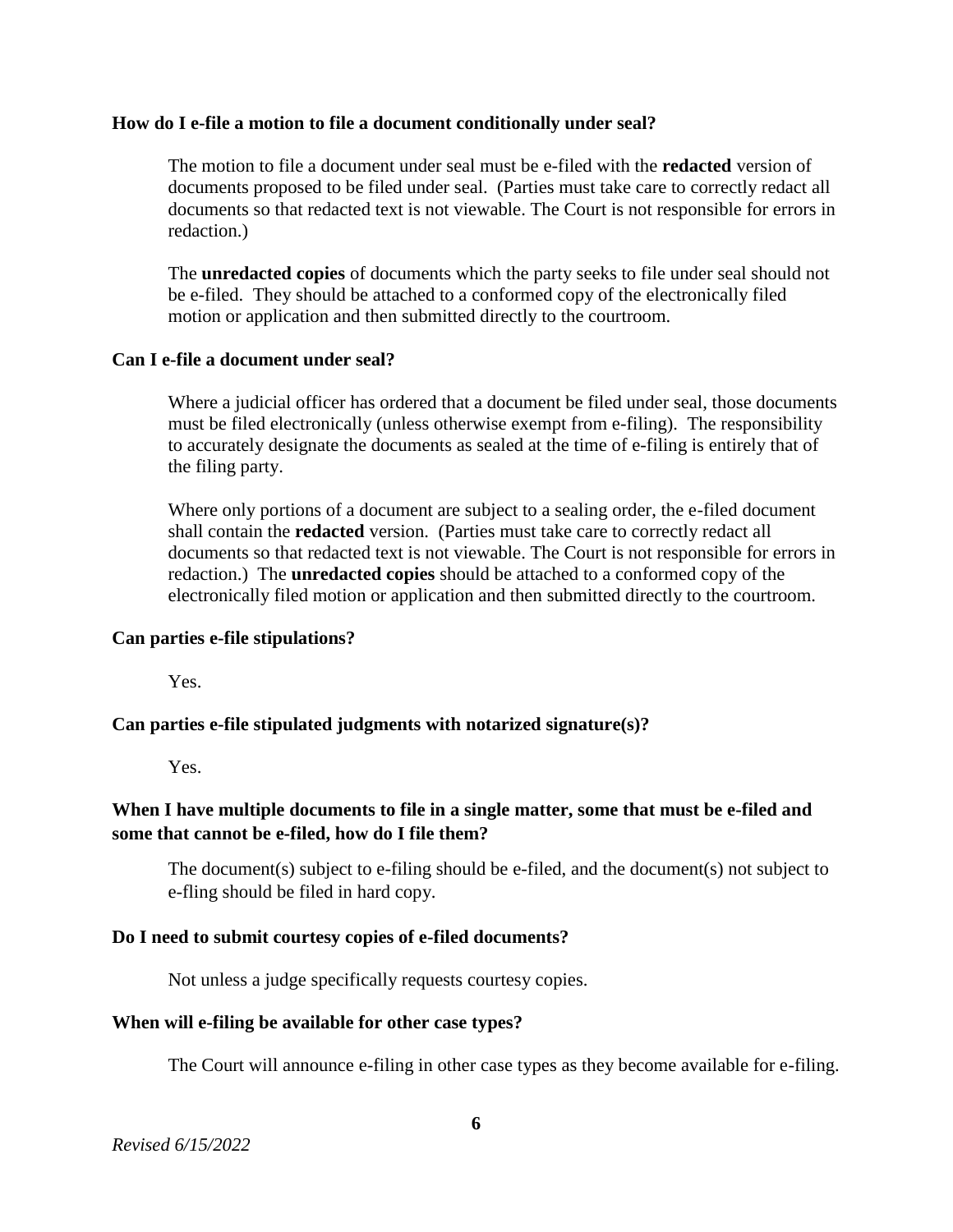### **When are filed documents available to the public?**

Documents that are made available to the public pursuant to applicable law will be made available upon approval by the Court.

# **II. Technical Requirements and Questions**

#### **What is an "electronic envelope"?**

An "electronic envelope' is a transaction through the EFSP for submitting documents to the court for filing and processing. It may contain one or more PDF documents for filing. Think of it as the electronic version of a large physical envelope into which all the documents to be filed are placed.

### **What is a "Filing Document Name"?**

A "Filing Document Name" is the type of filing (e.g., complaint, answer, motion, etc.). The EFSP uses it to properly designate the document upon submission. The Filing Document Name also determines the fee. It is extremely important to use the correct Filing Document Name and to provide additional details in the Filing Description section. If you cannot find your appropriate Filing Document Name, you must use the one that most closely describes your filing, and provide further details in the Filing Description section.

#### **What is a "lead document"?**

In filings that contain multiple documents, the "lead document" is the most important one; often this is the one that designates the nature of the filing. For most motions, this would be the motion itself (as opposed to the memorandum of points and authorities, supporting declaration, etc.) Properly designating the lead document is essential for the Court to process the filing and direct it to the appropriate department.

#### **What file formats should I use for documents?**

Documents must be submitted in PDF format. Attempting a filing in any other format will result in rejection.

# **Must my filing be submitted in text-searchable PDF?**

Generally, yes. Documents must be text-searchable when technologically feasible without impairment of the document's image.